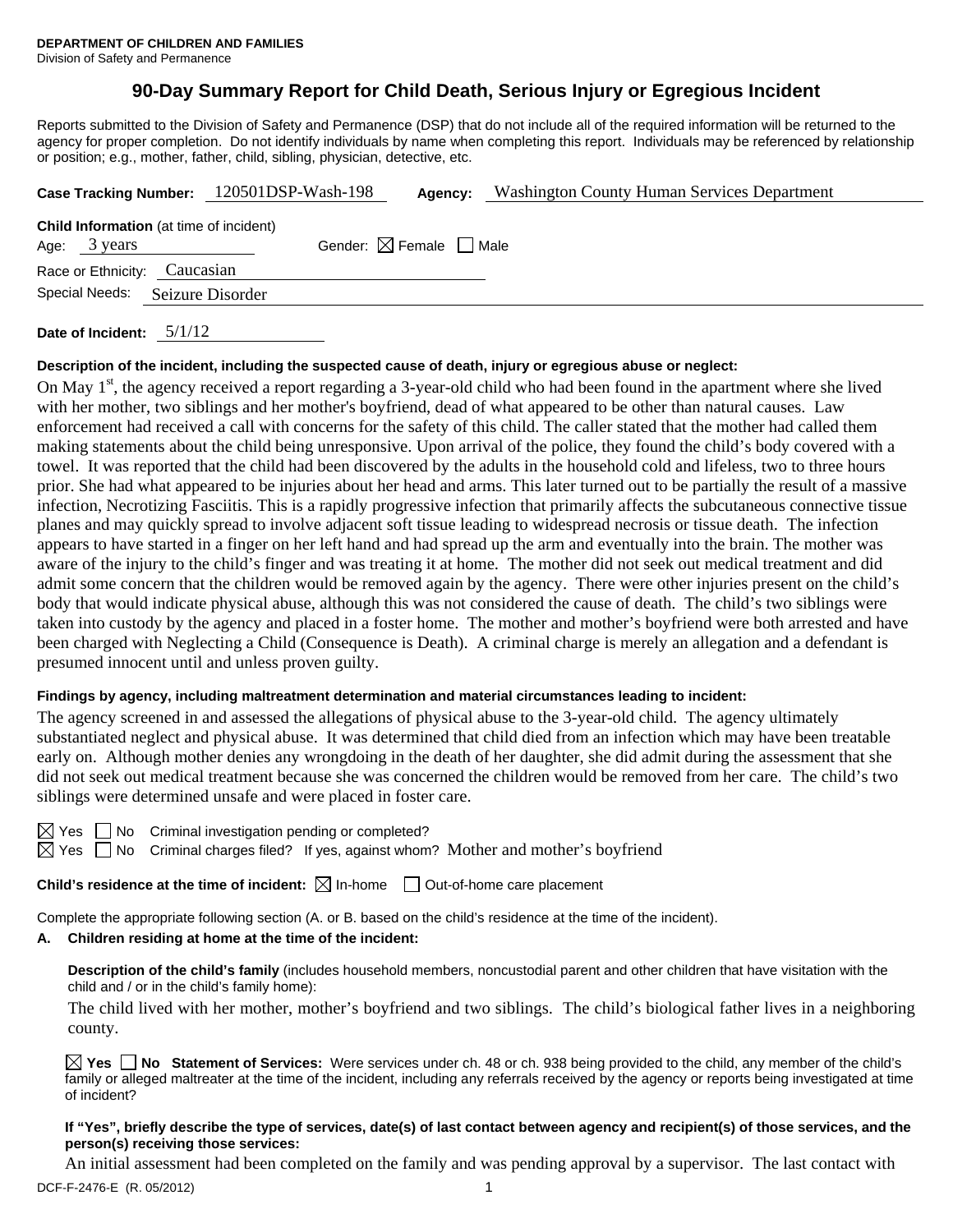the family occurred within the month prior to the child's death. The agency had made a referral to community services and was going to close the case.

# **Summary of all involvement in services as adults under ch. 48 or ch. 938 by child's parents or alleged maltreater in the previous five years:** (Does not include the current incident.)

All three children were removed from their parent's care in 2008 after one of the children had a bruise that could not be explained. A CHIPS petition was filed and guardianship was granted to a family member after both parents failed to meet the conditions of the CHIPS order for return of the children. In January of 2012, the guardian of the children died. No successor guardian had been named and the county of residence required the mother to take the children into her care. In February 2012, a referral was made to the agency with concerns about the mother's ability to care for the children. An assessment was completed and mother was determined to have a stable and safe household for the children. In April 2012, family court overturned the guardianship order and returned full parental responsibilities to both parents.

#### **Summary of actions taken by the agency under ch. 48, including any investigation of a report or referrals to services involving the child, any member of the child's family living in this household and the child's parents and alleged maltreater.** (Does not include the current incident.)

(Note: Screened out reports listed in this section may include only the date of the report, screening decision, and if a referral to services occurred at Access. Reports that do not constitute a reasonable suspicion of maltreatment or a reason to believe that the child is threatened with harm are not required to be screened in for an initial assessment, and no further action is required by the agency.)

On 11/16/06 a service report with concerns that the father was possessive and verbally abusive towards mother was screened out.

On 12/14/06 a referral alleging physical abuse to the 1-month-old infant (now 5-year-old) was screened in. Physical abuse was substantiated by an unknown maltreater. The child was determined safe in the home and the case was closed.

On 12/16/08 a referral alleging physical abuse to the 1-month-old infant (now 3-year-old) was screened in. Physical abuse was substantiated by an unknown maltreater. The children were determined unsafe and were removed from the home.

On 4/27/11 a service report with concerns about the guardians' ability to care for the children was screened out.

On 2/6/12 a service report regarding the passing of the guardian was screened in.

On 2/7/12 a referral alleging neglect by the mother to her three children was screened out as No Threatened Harm or Maltreatment.

On 2/9/12 a referral alleging physical abuse by the grandfather to the 3-year-old child was screened out as No Threatened Harm of Maltreatment.

On 2/10/12 a service report notifying the county where the mother resides and that she would now be caring for her children was screened out.

On 2/13/12 a referral alleging neglect by the mother to her three children was screened in. Neglect was unsubstantiated and the case was pending approval from a supervisor for closure at the time of the incident.

# **Summary of any investigation involving the child, any member of the child's family and alleged maltreater conducted under ch. 48 or ch. 938 and any services provided to the child and child's family since the date of the incident:**

The agency screened in and assessed the allegations of physical abuse to the 3-year-old child. The agency ultimately substantiated neglect and physical abuse. It was determined that child died from an infection which may have been treatable early on. Although the mother denies any wrongdoing in the death of her daughter, she did admit that she did not seek out medical treatment because she was concerned the children would be removed from her care. The child's two siblings were determined unsafe and were placed in foster care. The children are currently placed in the care of their biological father and the family continues to receive ongoing case management services.

# **B. Children residing in out-of-home (OHC) placement at time of incident:**

# **Description of the OHC placement and basis for decision to place child there:**